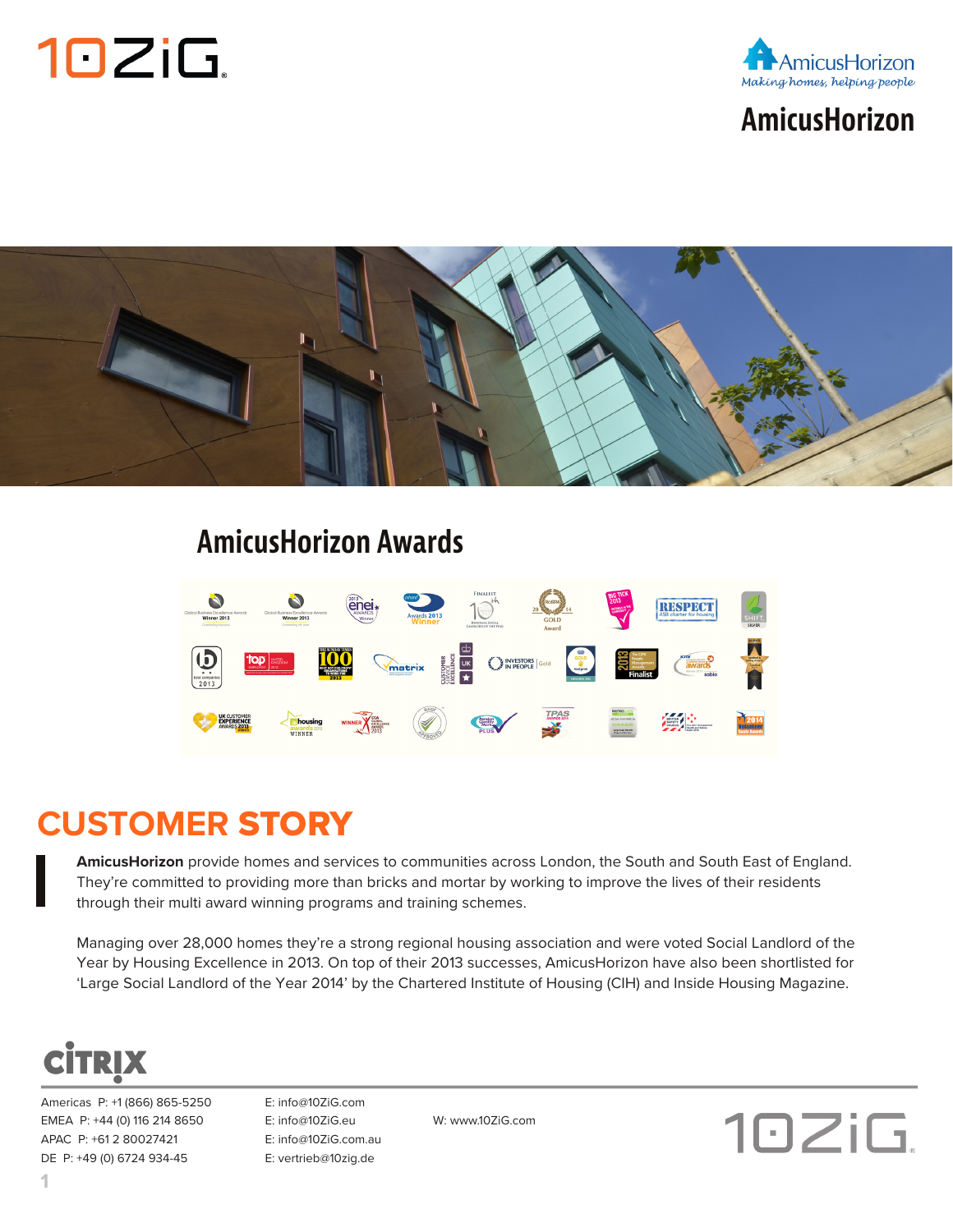# 10ZiG.



# **AmicusHorizon**

# **THE** CHALLENGE

AmicusHorizon needed to replace their old Thin Client estate to keep up with the ever-increasing demands of their end users. The current devices couldn't offer support for video conferencing, audio and on-demand video streaming that were becoming a must have for their employees. They wanted to find the best value device at the best price to service these needs.

Andrew Rayfield, Infrastructure Technology Team Leader for AmicusHorizon said, "Following an organizational merger in 2009, we inherited 500 Dell Wyse 1200LE Thin Clients to use with our Citrix XenApp environment. As our demands grew, the devices couldn't keep up. We needed to look for a new device to use in a full desktop refresh. Any potential provider had to support video conferencing, audio and on-demand video streaming. We needed a device to provide full Citrix HDX redirection.

"Our plan included integrating Microsoft Lync 2010 with our Polycom system allowing video conferencing from the desktop into virtual meeting rooms. Support for webcams was paramount with an additional requirement for seamless compatibility of SD cards.

We also have over 80 sites throughout Kent, the South Coast and South London. Centrally managing our desktop devices from our data center in Sittingbourne is imperative. Ideally, any new device management solution would be intuitive, scalable and free from both upfront cost and progressive upgrade charges.

"After a recommendation from our reseller, we evaluated devices from Dell Wyse and 10ZiG Technology. Our aim was to get the best value for money. With that in mind, we were very happy to consider alternative Thin Client vendors."

"We needed to look for a new device to use in a full desktop refresh. Any potential provider had to support video conferencing, audio and on-demand video streaming. We needed a device to provide full Citrix HDX redirection."

> **- Andrew Rayfield, Team Leader (Infrastructure Technology)**

Americas P: +1 (866) 865-5250 E: info@10ZiG.com EMEA P: +44 (0) 116 214 8650 E: info@10ZiG.eu W: www.10ZiG.com APAC P: +61 2 80027421 E: info@10ZiG.com.au DE P: +49 (0) 6724 934-45 E: vertrieb@10zig.de

10ZiG.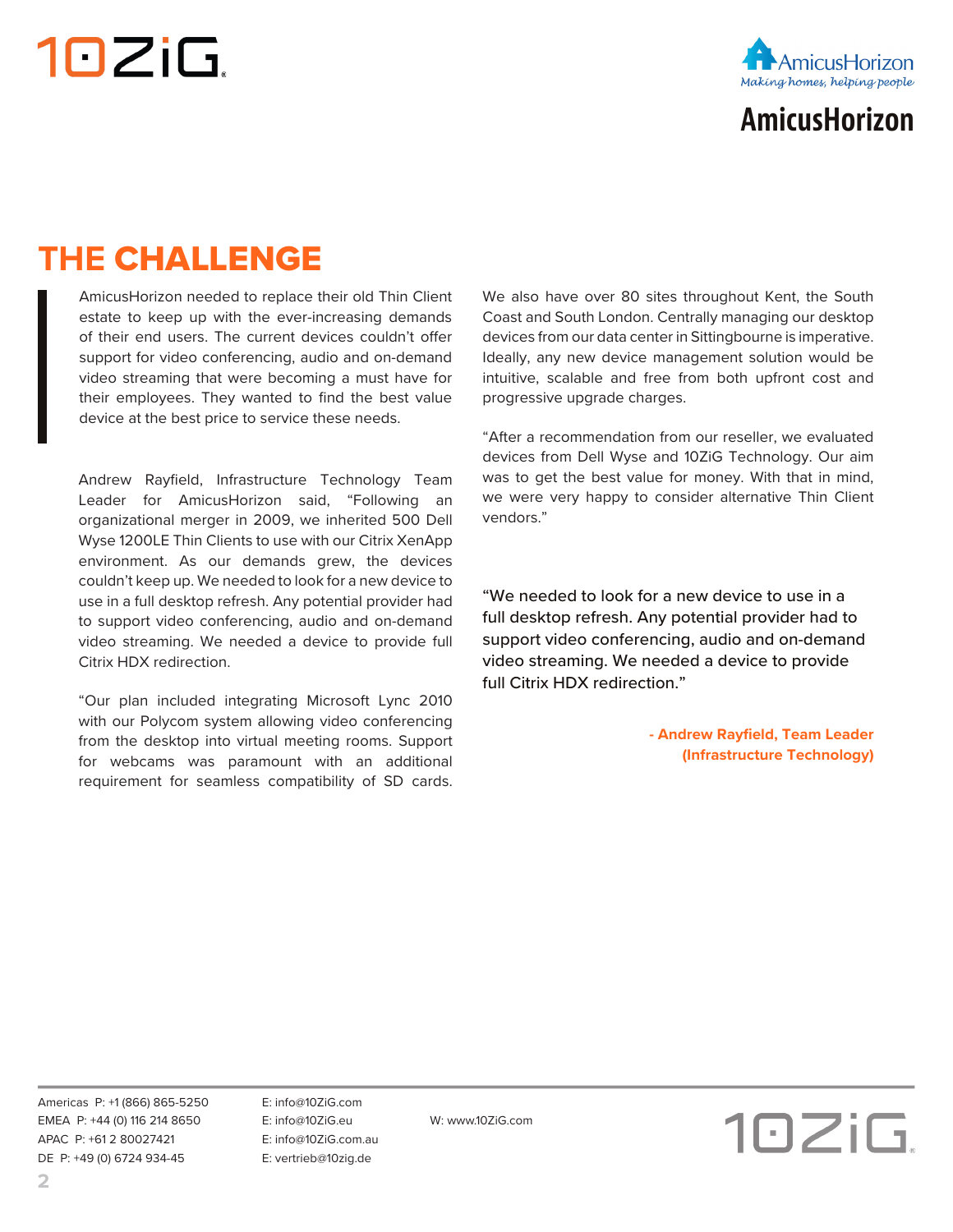# 10ZiG.



## **AmicusHorizon**

### **THE** SOLUTION

AmicusHorizon chose 10ZiG Technology's Linux Thin Clients to complement their Citrix XenApp environment. The 10ZiG Thin Clients dramatically improved the level of performance they could achieve at the desktop by offering full local support for HDX multimedia redirection. This feature allowed AmicusHorizon to remove the processing of CPU intensive applications away from the server and onto the Thin Client itself.

Rayfield cited the reasons AmicusHorizon chose 10ZiG, "We don't have a typical desktop set-up and so testing was intensive. The test results proved 10ZiG was a good choice in terms of functionality and value for money. Testing showed the 10ZiG Thin Client performed significantly better than the Dell Wyse equivalent. The 10ZiG supported HDX media redirection which the Dell Wyse T10 and its Thin OS equivalent didn't. The background services required to achieve this made the 10ZiG marginally slower on boot time, but the extra performance meant this wasn't an issue."

Rayfield continued, highlighting 10ZiG's service, "It was apparent from the first call with 10ZiG that they were knowledgeable and personable. They took an active interest in meeting our needs. The Support Team responded to our issues making enhancements and developing bespoke images for us. The developments included an auto log-off feature when the ICA client ended and configuration tweaks to accommodate the wheels on our mice.

"The 10ZiG Manager, which was provided free of charge with the Thin Clients, also impressed us. It came with an unlimited user license and no annual or upgrade fees were applicable. It was a perfect tool for us and has allowed us to respond quickly to the needs of our remote sites, implementing their requests easily and effectively."

"It was apparent from the first call with 10ZiG that they were knowledgeable and personable. They took an active interest in meeting our needs."

> **- Andrew Rayfield, Team Leader (Infrastructure Technology)**

Americas P: +1 (866) 865-5250 E: info@10ZiG.com EMEA P: +44 (0) 116 214 8650 E: info@10ZiG.eu W: www.10ZiG.com APAC P: +61 2 80027421 E: info@10ZiG.com.au DE P: +49 (0) 6724 934-45 E: vertrieb@10zig.de

10ZiG.